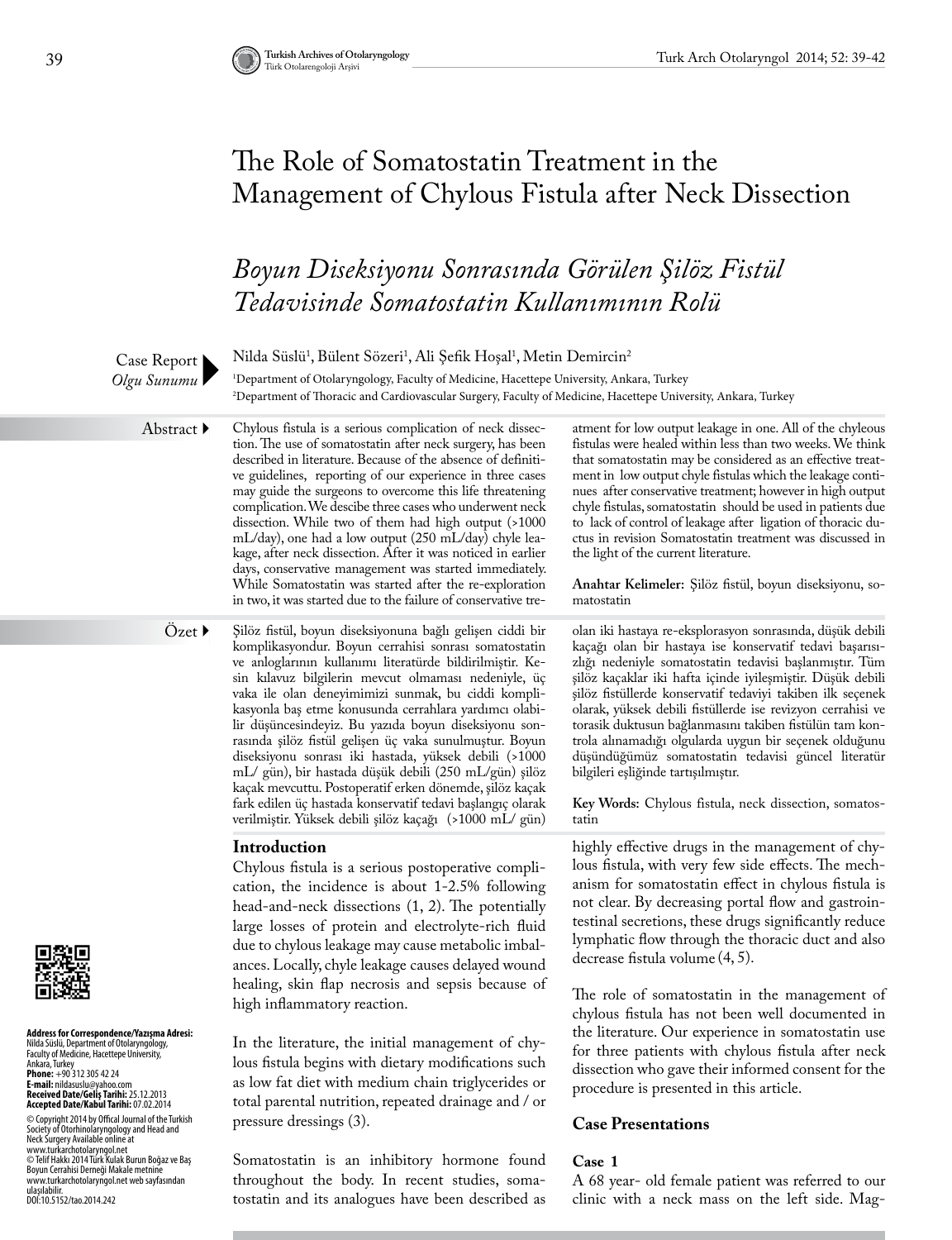netic Resonance Imaging (MRI) showed a 4x5 cm neck mass in the lower neck, originating from left thyroid lobe, extending to the infraclavicular area and superior mediastinum. The mass was surrounding the subclavian artery in 270°. A fine needle aspiration biopsy was performed. The cytologic diagnosis was 'papillary thyroid carcinoma'. Computed Tomography of thorax demonstrated multiple metastases in the parancyma of both lungs. Total thyroidectomy and left modified radical neck dissection (Level I-VI) was performed. While the 11<sup>th</sup> cranial nevre and internal jugular vein was sacrificed, sternocleidomastoid muscle was conserved. During the surgery, it was observed that the mass was originating from the left thyroid lobe and infiltrating the deep fasia of neck and deep muscles, also the thoracic duct. The mass was dissected from the thoracic duct and it was ligated by non-absorbable sutures. The positive intraabdominal pressure was applied by the anestesiologist and there was no leakage fom the oversewed region. A massive bleeding occured during the dissection of the mass through the subclavian artery. The artery was repaired by non-absorbable sutur materials. Then the dissection was carried out succesfully and specimen was removed en bloc. In the first operative day, the drainage from the neck was serohaemorrhagic and volume was 120 mL/day. The patient was continued to oral feeding. But in the second postoperative day, the volume of drainage increased rapidly to 1200 mL/day and the characteristic changed to whitish, milky one. With the diagnosis of chylous fistula we immediately stopped oral feeding, applied pressure dressing on the left side of neck and instituted total parenteral nutrition. The third postoperative day, a re-exploration surgery was done. The thoracic duct and its chanells were identified and ligated by non-absorbable sutures. Then there was seen no more leakage, after the intraabdominal pressure applied. The drainage dramatically decreased to 150 mL/day in the first postoperative day after second surgery. The patient was followed up by non-oral feeding for two days. The volume kept stabile and did not decrease by conservative treatment. Somatostatin injections was started on third postoperative day after second surgery with a dosage of 100 μg three times a day, subcutaneously. We noticed that there was an immediate decrease in drainage in the first day of somatostatin treatment. The drain was removed and started oral feeding at the seventh day. Somatostatin was continued two days more and the patient was discharged from hospital at the  $9<sup>th</sup>$  day after the initiation of somatostatin treatment.

#### **Case 2**

A 68 year- old male patient admitted to our clinic with hoarseness for several months. The Ear Nose Throat (ENT) examination revealed left vocal cord paralysis and ipsilateral neck mass in the lower cervical region. The thyroid ultrasonography and MRI showed a 4x4 cm neck mass originating from thyroid gland, surrounding the tracheoeusophageal sulcus, invading the posterior tracheal wall and left recurrent laryngeal nerve. The fine needle aspiration biopsy revealed a diagnosis as 'papillary thyroid carcinoma'. Total thyroidectomy and bilateral posterolateral (Level II-VI) neck dissection was performed. The mass was removed en bloc with the neck dissection specimen and posterior tracheal wall was excised. During the dissection of lower cervical region (Level IV), the thoracic duct was identified and ligated. The intraabdominal presurre was applied and we did not see any leakage from the ligated ductus. In the second day after the surgery, the drainage was increased (250 mL/day) and turned to whitish color. The oral feeding was interrupted immediately. The patient was followed up with non-oral feeding for three days and the drainage stopped. At the second day of initiation oral feeding, the chyle leakage repeated and increased to 250 mL/day. Somatostatin injections of 100 μg subcutaneous every 8 hours was started. After the initiation of somatostatin theapy, the chylous fistula healed within six days. And the patient was discharged from hospital.

#### **Case 3**

A 52 year-old male patient was admitted to our clinic with a diagnosis of nasophayngeal carcinoma. From the history, it was learned that he took concurrent chemoradiotherapy for T3N2aM0 nasopharyngeal carcinoma. The metastatic lymph node pesisted after the treatment and neck dissection was planned. The metastatic lymphadenopaty was in 4 cm diameter and localised in middle and lower cervical region (Level III-IV). A radical neck dissection was performed. In the second postoperative day, chyle leakage was noticed. Interruption of oral feeding and pressure dressing was applied for four days. The re-exploration surgery was done in the 4th postoperative day, because of the increase in the volume of drainage (1500 mL/ day). The thoracic duct was identified and over-sewed with non-absorbable sutures. After the second surgery, the volume of drainage decreased to 50 mL/day dramatically. But in the second day after re-exploration the patient had respiratory distress. Nasal oxygen (8 mL/ minute) and corticosteroids (250 mg prednisolone intravenously) was started. Chest X- ray showed a left pleural effusion with minimally mediastinal shift. A chest tube was inserted by the cardiovascular surgeons. Somatostatin treatment (100 μg subcutaneous every 8 hours) was started immediately. The drainage from chest tube was 1000 mL/day in the first day, and decreased in the following days. The chest tube was removed in the 12<sup>th</sup> day and the patient was discharged from hospital in the 14<sup>th</sup> day after the initiation of somatostatin treatment.

#### **Discussion**

The lymphatic fluid produced by the whole body particularly passes through two channels: the thoracic duct, draining into the left subclavian vein; the right lymphatic duct, draining into the right inominate vein at the junction of the right subclavian and right internal jugular veins. However, anatomical studies have demostrated significant variations of thoracic duct within the neck, such as multiple channels, terminations and courses (3).

Lymphatic fluid (chyle) is composed of fats, proteins, chylomicrons, (esterified monoglycerides and fatty acids combined with cholesterol and proteins), electrolytes (sodium, potassium, chloride, calcium) and glucose. Lymphatic production can be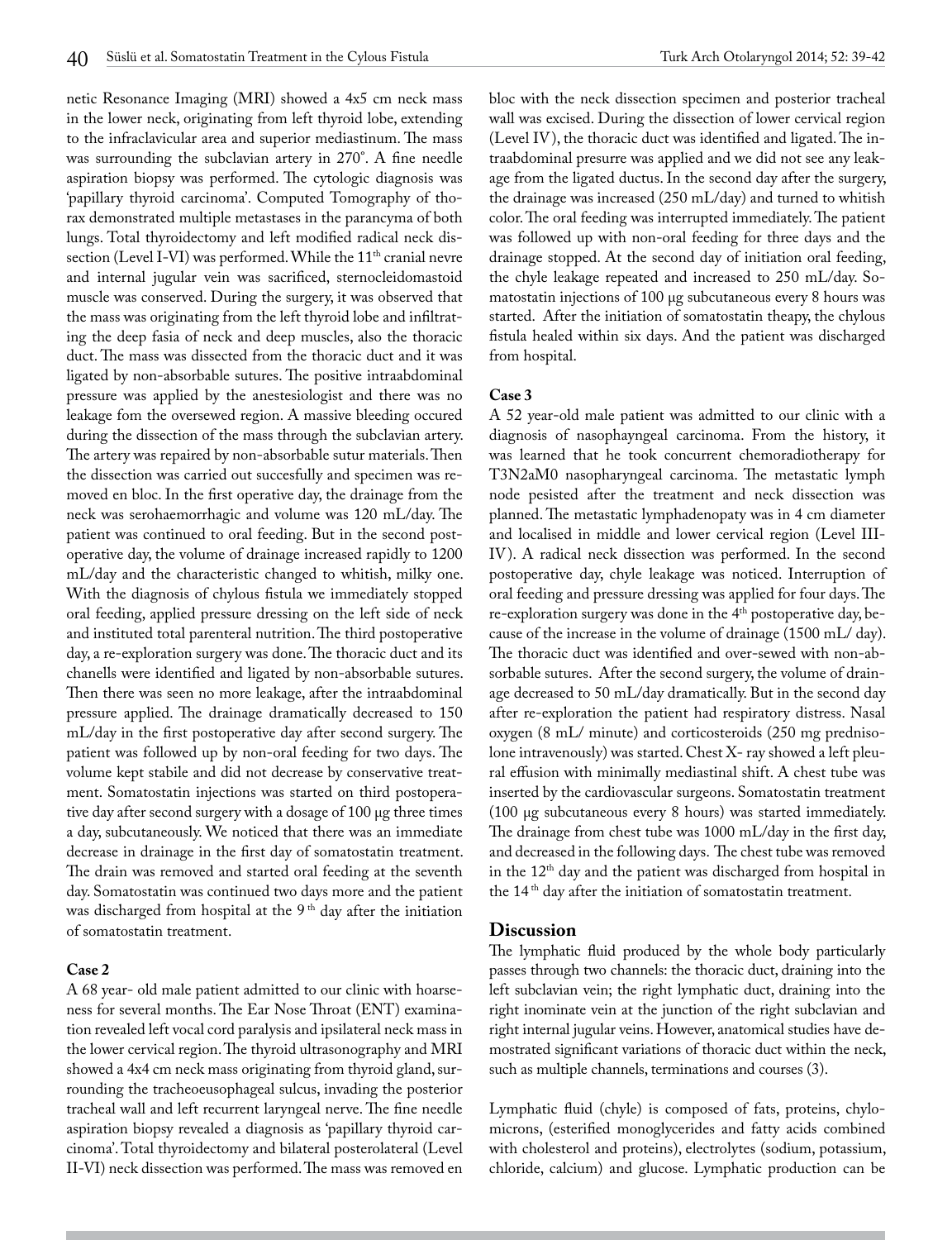between 2 and 4 liters per day. The lymphatic fluid volume is variable by diet, intestinal function, mobility of the patient, respiration and positive intra-abdominal pressure (3).

Injury to the thoracic duct is a rare but serious complication following neck dissections. In neck surgery, during the dissection of level IV, intra-operative damage may occur due to the variable anatomy of the thoracic duct and repair of the duct is always difficult because of its fragile composition. Chylous leakage may lead to prolong the hospital stay, due to primary hypoproteinaemia, hyponatremia, hypokalamia and hypoproteinemia. Also chyle leak may disrupt the biochemical milieu that helps wound healing. This may cause delayed wound healing, wound infection, wound breakdown, fistula formation and generalised sepsis.

Chylous fistulas are seperated into low and high output fistulas in the literature. Although there is no uniform consensus, high output fistulas are generally defined as having a drainage volume more than 500 mL/day (1, 6).

The initial treatment of chylous fistula is traditionally conservative (3). Conservative therapy currently includes the use of a low-fat diet with medium chain triglycerides, or stopping oral feeding. The aim of this management is to decrease the volume of chylous fluid. Also, repeated aspiration and pressure dressings are commonly used in the literature.

Most authors agree that high-output chyle fistulas are likely to fail conservative management (1, 7). The decision of the re-exploration operation is not usually easy, and it is generally recommended in the situation of failure of conservative treatment after 1-2 weeks (8). The amount of drainage is also important. Some authors recommend re-exploration as soon as possible if there is an initially high output leakage (>600 mL/ day) (9). At the second surgery, identifiying the leak from thoracic duct is usually not easy. If it is detected, it may be treated with ligation and oversewing of the bed of the thoracic duct with non-absorbable sutures. Care must be taken to avoid damage to the thin-walled duct. Other adjunctive treatments, including pectoralis or sternocleidomastoid muscle coverage, fibrin glue or cyanoacrylate have been described as being successful in literature (3).

Somatostatin is an inhibitory hormone. In hypotalamus, it inhibits the pituitary's secretion of thyroid stimulating hormone and growth hormone. In the gastrointestinal tract, it inhibits vasoactive intestinal peptide, gastrin, and motilin. Secretion of insulin, glucagon, and somatostatin from the pancreas is also decreased by somatostatin. By decreasing portal flow and gastrointestinal secretions, somatostatin significantly reduces lymphatic flow through the thoracic duct and also decrease fistula volume (4, 5). Somatostatin is usually given as a continuous intavenous infusion due to its short half-life (3-6 min). But the longer acting somatostatin analogs (such as octreotide and lanreotide) can be given in subcutaneous injections splitted into three doses over the day. Side effects of somatostatin treatment includes

flatulence, loose stools, nausea, and malabsorption (10). Also octreotide may lead to hypoglycemic reactions because of its affect in blood glucose regulatory systems. Checking the blood glucose level every 6 hours has been recommended (11).

In literature, there are only a few case reports about the use of somatostatin in chlyous fistula. In these reports, somatostatin has been introduced as a highly effective drug for decreasing the chyle volume with very few side effects (12, 13). In our report, in two of the patients, high output leakage were decreased but not stopped after the re-exploration surgery. The decreased volume of drainage was then followed by total parenteral nutrition for a few days. Then somatostatin was started and we noticed that the volume was decreased significantly within 48 hours and stopped within two weeks. In the third patient, the low ouput chyle leakage was controlled by somatostatin treatment within six days after the failure of conservative treatment. We did not see any side-effects of the treatment.

### **Conclusion**

We propose that when there is a high output leakage, a re-expoloration surgery is needed. In the situation that the chyle leakage continues after over-sewing the thoracic duct in the second surgery, somatostatin is an effective treatment to overcome the chylous fistula.

**Informed Consent:** Written informed consent was obtained from patients who participated in this study.

Peer-review: Externally peer-reviewed.

**Author Contributions:** Concept - N.S.; Design - B.S.; Supervision - B.S., Ş.H.; Funding - N.S.; Materials - N.S., M.D.; Data Collection and/or Processing - N.S., M.D.; Analysis and/ or Interpretation - M.D.; Literature Review - N.S.; Writing - N.S.; Critical Review - M.D., B.S., Ş.H.

**Conflict of Interest:** No conflict of interest was declared by the authors.

**Financial Disclosure:** The authors declared that this study has received no financial support.

**Hasta Onamı:** Yazılı hasta onamı bu çalışmaya katılan hastalardan alınmıştır.

**Hakem Değerlendirmesi:** Dış bağımsız.

**Yazar Katkıları:** Fikir - N.S.; Tasarım - B.S.; Denetleme - B.S., Ş.H.; Kaynaklar - N.S.; Malzemeler - N.S., M.D.; Veri toplanması ve/veya işlemesi - N.S., M.D.; Analiz ve/veya yorum - M.D.; Literatür taraması - N.S.; Yazıyı yazan - N.S.; Eleştirel İnceleme - M.D., B.S., Ş.H.